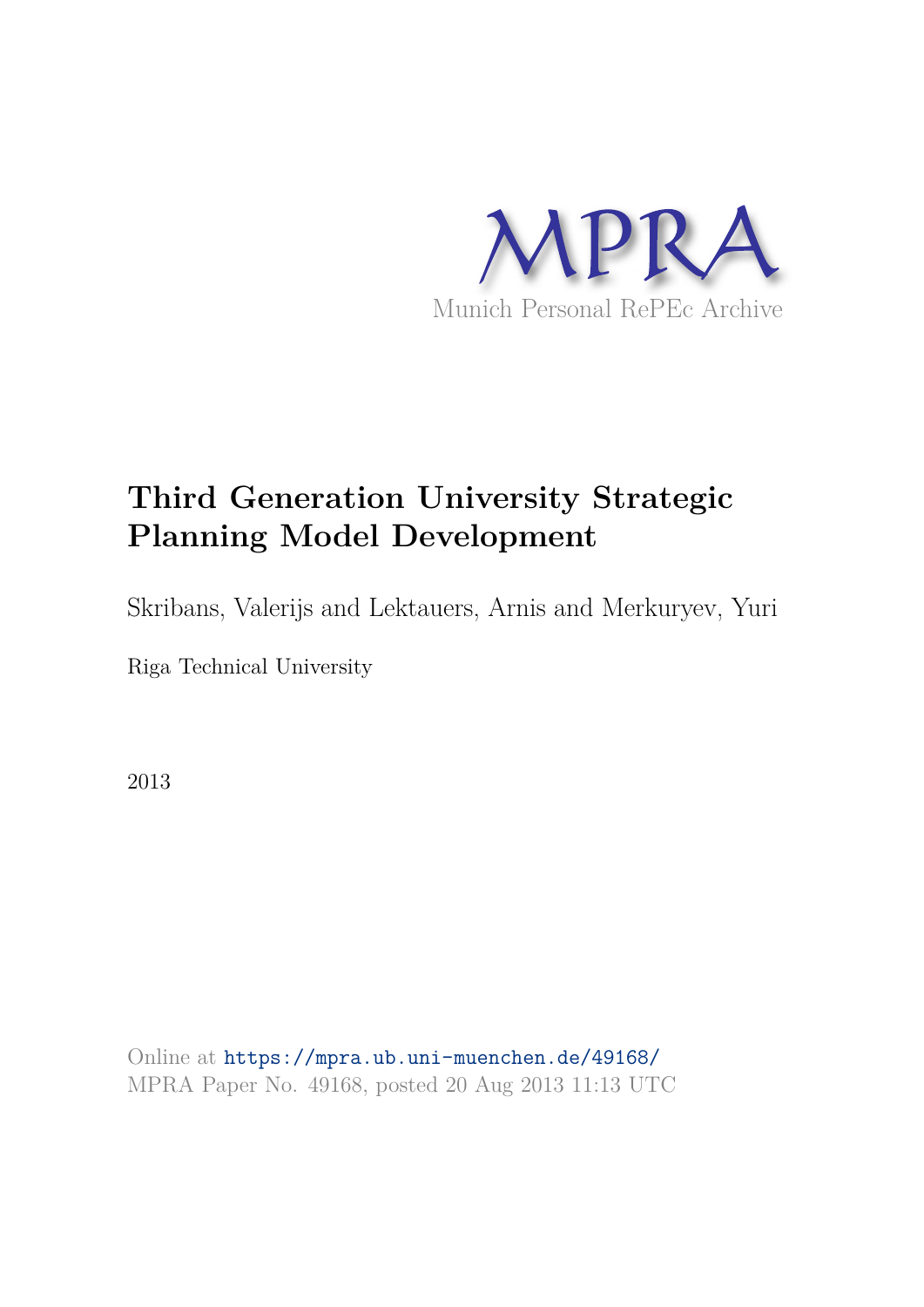# **Third Generation University Strategic Planning Model Development**

# $\bf{V}$ alerijs Skribans $^1$ , Arnis Lektauers $^2$ , Yuri Merkuryev $^2$

<sup>1</sup>Faculty of Engineering Economics and Management, Riga Technical University Kalnciema Street 6, Riga, Latvia, LV-1048, valerijs.skribans@rtu.lv

<sup>2,3</sup>Departament of Modelling and Simulation, Riga Technical University 1, Kalku Street, LV-1658 Riga, Latvia,  $arnis.$  lektauers  $@rtu.$  lv, merkur $@itl.$ rtu. lv

# **Abstract**

*The paper discusses implementation of a research that is aimed at development of a simulation model which would allow analyzing different development strategies of the third generation university. Small countries' universities have limits of growth. The problem can be solved with a new approach to university role. The third generation defines university as innovation generation, transfer and implementation center, while maintaining the traditional university functions. The 3G university activities change number of innovative companies in the country. With growth of the number of innovative companies, potential researches and innovation customers' amount grow. With time the amount of conducted research and developed innovative products growth. Innovative products and technologies is the basis of university competitiveness in the 21st century. Universities must develop, accumulate, implement and get benefits from innovative products and technologies.* 

**Keywords:** system dynamics; higher education; resource management; organizational learning; funding; quality; knowledge; innovation

#### **Introduction**

Universities' planning is actual in any country. Topicality of the problem is underlined with growing demand for highly qualified specialists (as basic product of traditional universities) and limited resources of universities such as financial, personnel and other areas. At the same time the innovative century set new requirements for universities: now they are not only higher education institutions, but also research and innovation implementation centers. In conventional, firstgeneration university, the university's role is related to train highly qualified specialists. In the second generation, this role is supplemented with research tasks. The third generation defines university as innovation generation, transfer and implementation center, while maintaining the traditional university functions. The new features' addition to universities makes fundamental changes in universities' management system. At that moment in the world, there are not a study, which describes the third generation system in university planning or/and simulation. It is related to the third generation university concept formation. Specified conditions underline the model and the article actuality, authors hope that, sooner or later, most of the leading universities designate the third generation university development concept.

In the paper researched problem is related to strategy planning model development for  $3<sup>rd</sup>$ generation universities.

Novelty element relates with the  $3<sup>rd</sup>$  generation university conception realizing in university model.

The object of research is university management and strategy development for university.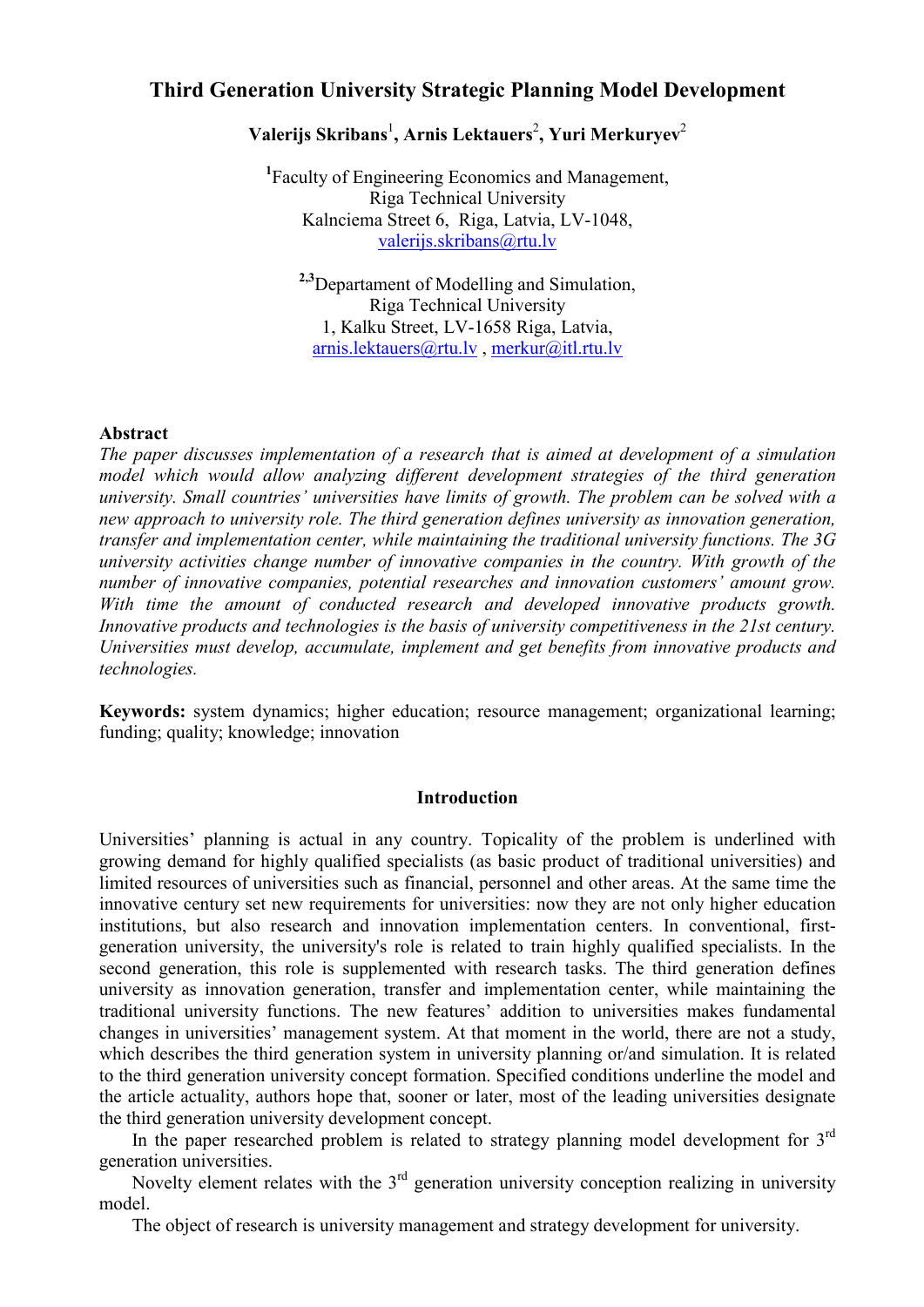The subject of research is university changes, after the  $3<sup>rd</sup>$  generation university conception realization.

The paper aim is to develop the  $3<sup>rd</sup>$  generation university strategic planning model. To achieve this aim, the following tasks are set:

- $\checkmark$  To study scientific literature and university management models, based on this research draw conclusions about existing models helpful for  $3<sup>rd</sup>$  generation university model;
- $\checkmark$  To develop 3<sup>rd</sup> generation university strategic planning system dynamics model;
- $\checkmark$  To present the general scheme of the developed model;
- $\checkmark$  To show main blocks of the model, as well as main stock-flow schemes of the main blocks.

The study shall use both traditional mathematical, statistical, economic and econometric analysis methods, such as time-series trends, regression method, but the principal method of research is system dynamics method.

The information base of study is Riga Technical University unpublished information.

Methodological basis of research based on works of system dynamic top scientists in education area: Michael Kennedy, Federico Barnabe, Mohammad Vahdatzad, Benedict Ovo, Yaman Barlas, Mohamed Mahmoud, John Hermann.

Research results are tested and implemented in Riga Technical University (Latvia).

#### **Literature review**

Considering the application of system dynamics (SD) method in the field of higher education, the authors must mention the following, well-known researchers in SD community as Michael Kennedy, Federico Barnabe, Mohammad Vahdatzad, Benedict Oyo, Yaman Barlas, Mohamed Mahmoud, John Hermann. Taking into account that authors have experience in models development, papers, as well as new conditions, the new model will be developed.

In literature review, first task is to study relevance of SD method for developing university simulation model.

In general, all authors consider applications of SD method in the field of higher education indicate both the complexity of the problem under investigation, and on the specific of the method - research on linkages in an object. It can be concluded about the correctness of the chosen method.

Analysing the before developed models and written papers, authors conclude that most of models are related to the problem of allocation of limited means (financial, personal and so on) or/and with its efficiency (or education quality). Each of authors has own point of view of problems and ways to solve it.

For example, Vahdatzad, M. A., and Mojtahedzadeh, M. T. writes about dual task in university development - government and universities roles: the university has to have the authority to decide on the expansion of its academic courses and research activities based on the university strategic plans, limitations, and capabilities. This would not happen without decentralization of decision-making in the government bodies (i.e., the Ministry of Science, the Budget and Planning Organization, and the Organization for Recruiting). And the university must think of earning money from private sectors and industries by carrying out more project and research work for them. (Vahdatzad, M. A., and Moitahedzadeh, M. T., 2000).

Benedict Ovo offers generating income from internal activities like short courses, consultancy, and hire of premises on addition to tuition from students (Oyo, B. at al, 2008).

The same decision is visible in previous researches too; it is well-known as "other income". This is the term used for income from such activities as consultancy, short and full-cost courses, the hire of university facilities, and the activities of any trading arm that the university may operate. In many cases, the problem of overheads mentioned above is less severe because the university is able to charge reasonable overheads to what are, in the main, commercial customers. There is an expectation that while the majority of the funds will go to the unit that generated the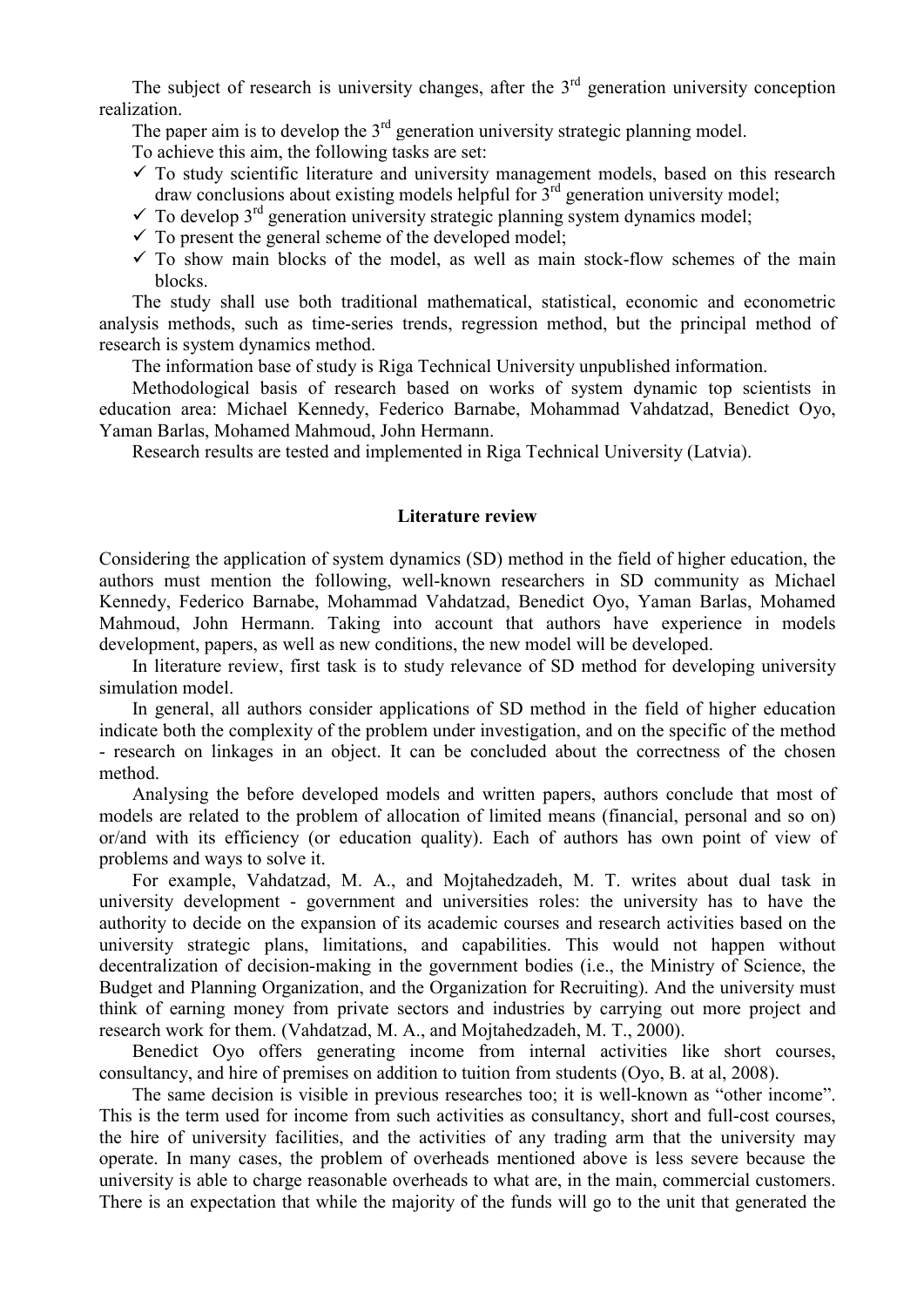income, a reasonable proportion will be retained by the centre to supplement the main grant income (Kennedy, M., & Clare, C., 1999).

In some cases, it is needed to change university financing system. Each year the university proposes a budget for the next fiscal year and the Ministry of Science makes the final decision about the actual budget. The proposed budget is based on the vision for the future and the actual budget depends on the allocated budget in the past. Problem solving: Decisions for budget allocation are made by different organizations and policy makers without much coordination. The Ministry of Science has to change the usual way of budget allocation from a few per cent increase of the previous year budget to allocation on the bases of needs, performance and the expansions. (Vahdatzad, M. A., and Mojtahedzadeh, M. T., 2000). The an interactive dynamic simulation model can be extended to include more aspects of the university system, such as budget considerations, support staff and in general more detailed representations of variables such as facilities, infrastructure and projects (Barlas, Y., & Diker, V. G., 2000).

In all cases, the authors agree that the funding problem can be solved in three wavs: by increasing the amount of funding, reducing costs and increasing the efficiency of use of resources. It must be used in a complex above mentioned ways of problem solving.

Decision of financial problems is not enough; it needs research, models that can handle simultaneously both the quantitative and the qualitative aspects of the university management problems (Barlas, Y., & Diker, V. G., 2000). With qualitative aspects of the university usually we understand quality of education.

The model will provide university managers with scenario planning tools for learning. For instance, it will provide support to course management, faculty workload analysis, and accountability will be developed through the integration of statistical and financial management of course offerings. The model will simulate impacts of long term strategies and the effect of policy decisions, providing feedback prior to the decisions being made. In conclusion, the university has certainly benefited by the development of a microworld. The benefits are efficient and centralized planning, decentralized decision making and resource allocation to faculty, and clear communication of results in a timely manner (Mohamed, M., & Peter Genta, P., 1993).

The model flight simulator lends itself well to problems of enrollment management. By shifting concern from class size and faculty teaching load to admission standards: relative pricing. and growth of potential student population, the model can easily be adapted to address a broad range of other academic planning issues (Hermann, J. F., & DeOlden J., 1996).

Solving the problem of quality in higher education can be in effective management of university, which, in turn, can be achieved with the use of modelling in university management.

Next universities' problem is related to the science and researches.

Low research productivity escalated by a vacuum of research funding and research staff. The problem can be solved with a minimum number of publications: A minimum number of publication(s) is mandatory for research students (Masters and PhD) prior to their graduation. Faculty's academic staff with PhD qualifications together with research students constitutes research groups. Every research group in turn manages at least one research project at a time, and the maximum number of research groups a faculty can have is fixed (Oyo, B. at al. 2008). The first step is to hire more faculty members with more focus in research. Graduate studies create a larger capacity for research activities and provide the university with the opportunity to contribute to new facets of science and technology. Increasing research output is an internal marketing job with the faculty as the customer (who is always right) (Vahdatzad, M. A., and Mojtahedzadeh, M.  $T_{.} 2000$ ).

Both qualitative and quantitative problems of universities are proposed to solve using simulation in university management. One of relevant simulation method for universities is SD method.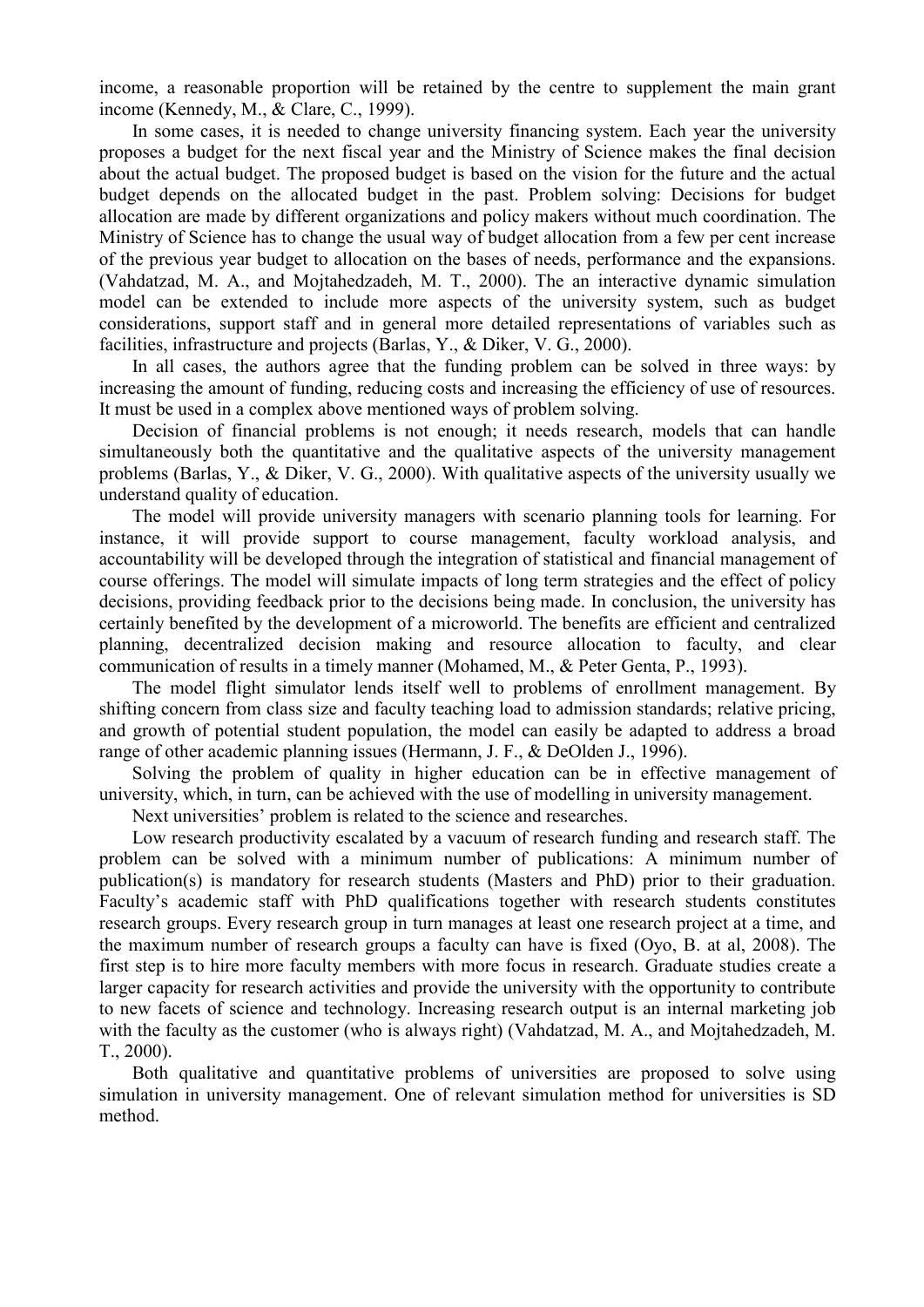#### **Research methodology**

Based on literature review and previously developed models analysis, research group (authors) take decision to adapt mentioned models for Riga Technical University needs. On this way the first problem was that there are no  $3<sup>rd</sup>$  generation university models developed previously. New approach asks for new model and new methodology. This part of paper describes novelty of approach used in Riga Technical University for 3<sup>rd</sup> generation university model development, as well as shows best parts of previously developed models which are useful for 3th generation university model too.

# Structure of the  $3<sup>rd</sup>$  generation university model

The general structure of the  $3^{rd}$  generation university model is shown in the Fig. 1.



**Fig. 1.** The general structure of the  $3^{rd}$  generation university model<br>The general structure of the  $3^{rd}$  generation university reflects the main university participants (students, academic personal), activities (learning, research), their relations, total financing and strategic planning. The conceptual model is based on the idea about an implementation of  $3<sup>rd</sup>$ generation or 3G university, recognized by the Riga Technical University as a strategic goal based on the interests of different partners and the integration of their roles in the university development

The approach of  $3<sup>rd</sup>$  university generation is based on the development not only in the direction of a research organization, but also as a transfer centre of innovative technologies that integrates training, research processes and innovations.

Each model sector has a determined impact on other model elements, but the central role in the model with the biggest impact has the university financing and planning block that defines the long-term development directions of university sectors and departments. A crucial role in the model has the relation between the university and the business environment, research and development (R&D) sector, innovative technology development, external funding attraction. The application of innovative technologies developed at the university is an essential goal of the university activities in addition to the traditional research and educational functions. The creative work and the creativity are an important development driving force and instrument as much as rational research methods.

# Components of the 3<sup>rd</sup> generation university model

The developed model has a relatively complex structure and the relations of its elements: therefore this article describes only the most important components of the whole model.

The first described component (from Fig.1) is the student sub-model. The structure of this sub-model is adapted from Oyo (Oyo, B. at al, 2008). The students sub-model (Fig. 2) includes the system dynamics flows of applicants, admissions per study programmes by analysing performance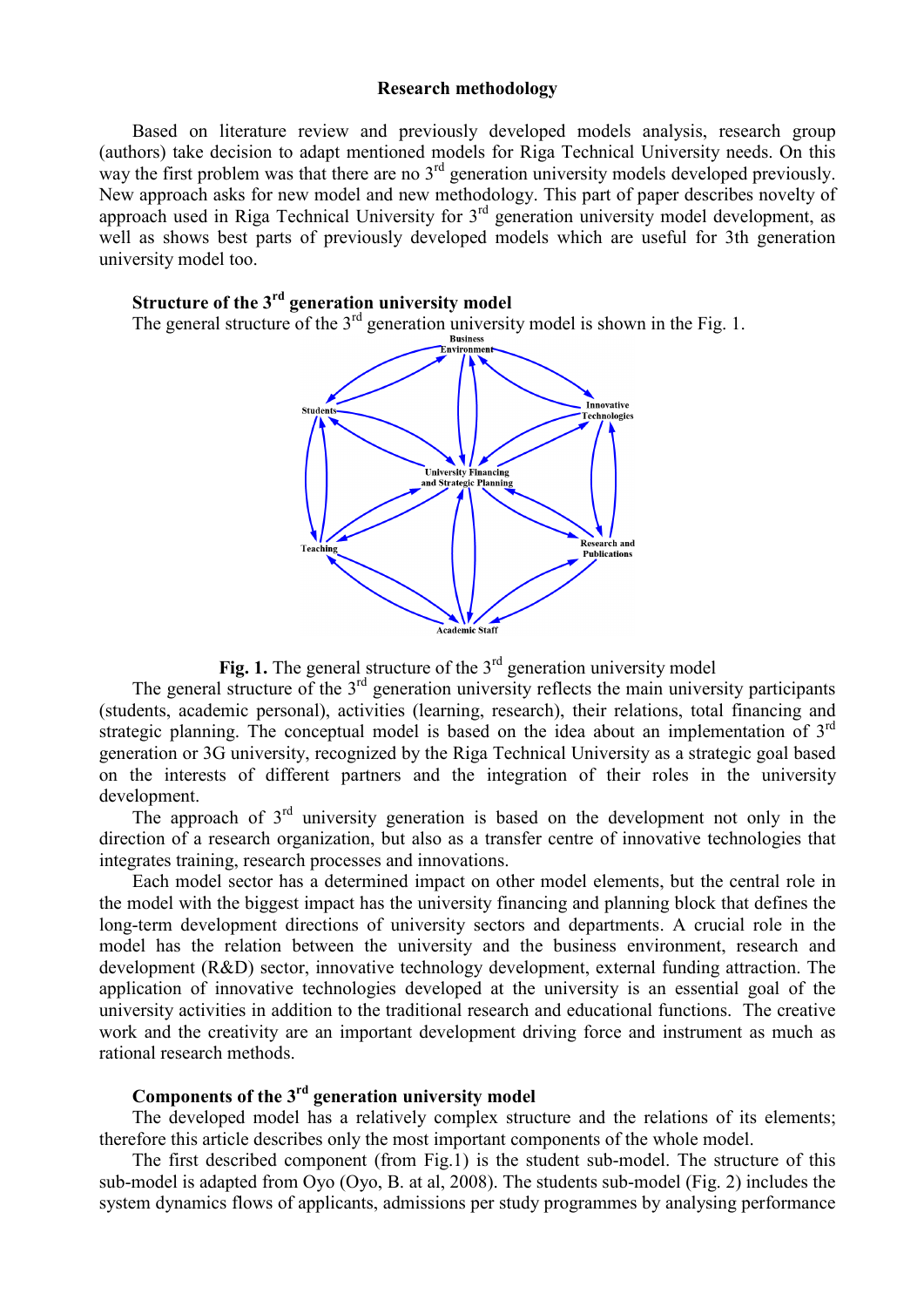and use of sabbatical leaves till the graduation and the further involvement in the scientific and academic work.



Fig. 2. Student sub-model (adapted from Oyo (Oyo, B. at al. 2008))

As visible from Fig.2, classical student's sub-model stock – flow diagram shows flow from courses demand and application for courses to graduation.

The training (teaching) sub-model (from Fig.1) analyses the relative amount of students and personnel in the university, their impact on the number of the realizable courses, staff load and training quality. On the one hand, 3G university provides higher education services to large masses of people, at the same time, it focuses on the scientific, educational and innovative excellence in providing special opportunities to develop and take the most talented students and academic staff.

The academic staff sub-model simulates the staff reduction due to aging, preparing the next generation of doctors, staff training, experience accumulation and quality improvement. To ensure its activities, the University attracts teaching and research staff, as well as students from different areas.

Science sub-model analyses the number of research projects, the consequent impact and effectiveness of the scientific publications, university research capacity, student involvement in the preparation of scientific publications, its impact on the quality of the final works and studies. The developed model defines the research activities by their nature as interdisciplinary, according to general guidelines for 3G university.

As mentioned above, a significant role in the relationship of science to the business plays the development of innovative technologies. For this purpose, the model implements an innovative production and distribution sub-model (Fig. 3). The innovation unit is implemented based on the classic Bass diffusion model (Bass, 1969).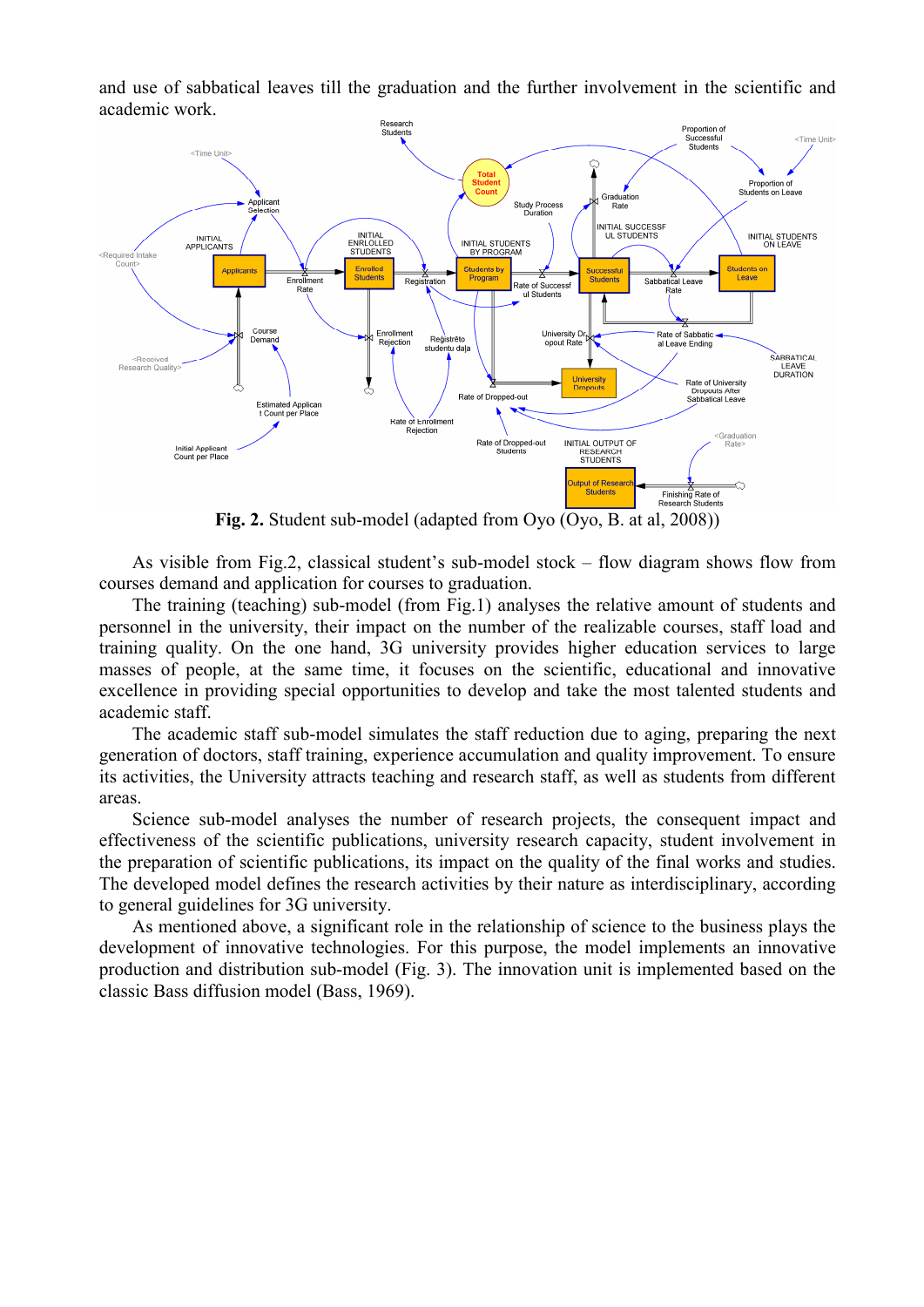

Fig. 3. The innovations sub-model

Based on classic Bass diffusion model, research authors develop innovative production and distribution sub-model. It is main improving, main component of 3G university model. In the submodel the 3G university activities change number of innovative companies in the country (Latvia). With growth of number of innovative companies, potential researches and innovation customers' amount growth. With time the amount of conducted research and developed innovative products growth. It has influence on all another model sub-models: finances of university grow; academic staff and students' interest in university also growth. Innovative products and technologies is the basis of university competitiveness in 21<sup>st</sup> century. Universities must develop, accumulate, implement and get benefits from innovative products and technologies.

The financing and strategic planning sub-model (from Fig.1) simulates the university financial flows, revenues and expenses for teaching, learning and research processes, training prices and costs: assesses the capacity of the university, investment needs for the furthers development, for implementation and maintenance of study courses and research projects. This sector is linked to all other blocks in the model, because the university financing and strategic planning defines the existence possibilities of the higher education institutions.

# **Conclusions**

Development of the  $3<sup>rd</sup>$  generation university model is actual not only for Riga Technical University, but for the entire world. At this moment in the world there is not a fully completed. unified conception of  $3<sup>rd</sup>$  generation university; accordingly previous was not developed  $3<sup>rd</sup>$ generation university model. Main value of this paper is development of general scheme of the 3<sup>rd</sup> generation university model with its components. Authors hope that most of the leading universities implement the third generation university development concept based on the developed scheme.

Analysing practical implementation of developed scheme and developed model, it is concluded, that in some condition development of universities depend on ability to develop and manage innovative technologies. Small countries' universities have the limits of growth. Probably, after  $3<sup>rd</sup>$  generation university conception development in the world, universities will divide again into high education institutions (or small, local, regional universities) and  $3<sup>rd</sup>$  generation universities (with research centres and innovation implementation centres). In these conditions Riga Technical University has set a task from being the leading university in Latvia to get position in the top 100 universities in the world by innovation technologies development for university's needs.